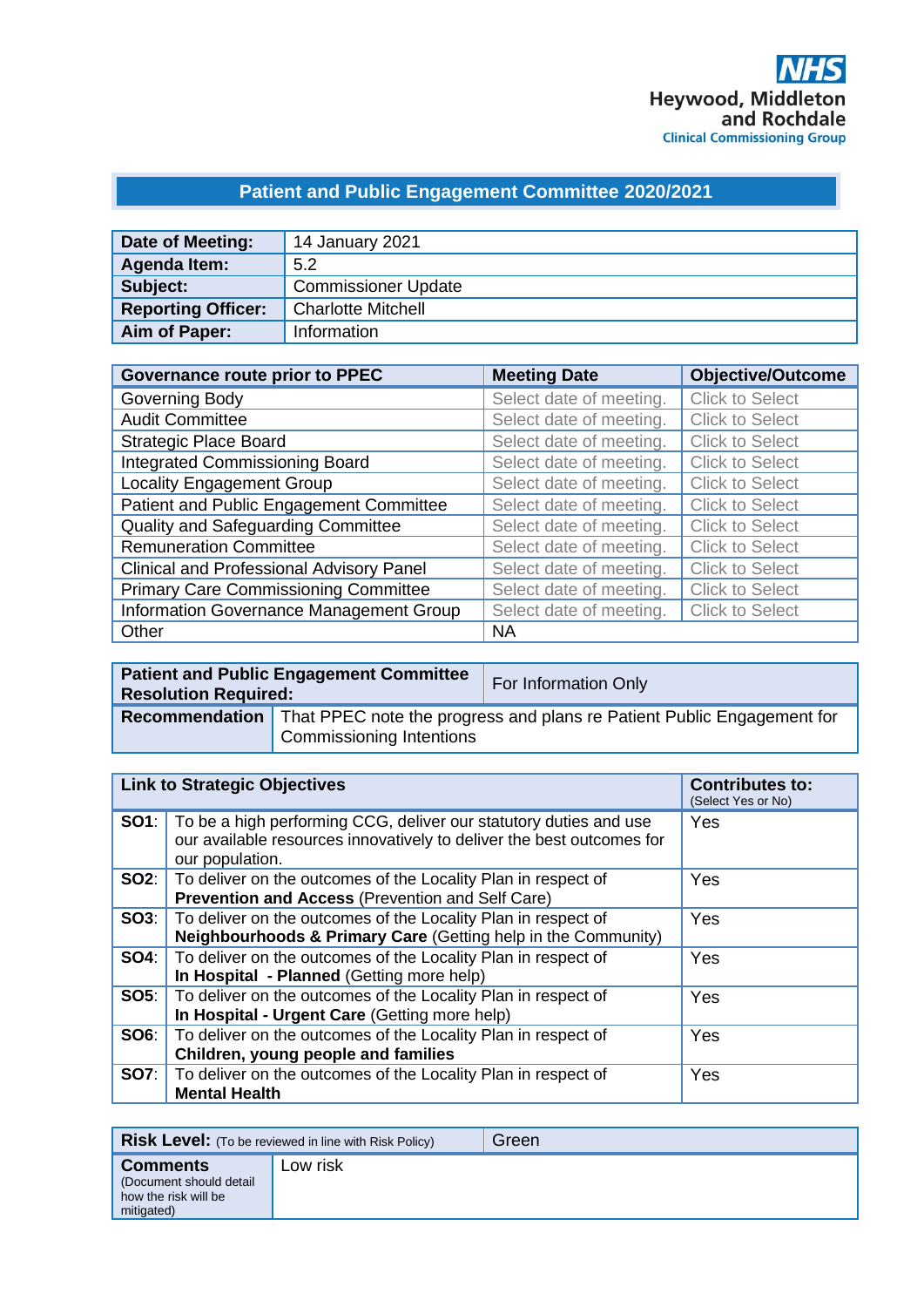| <b>Content Approval/Sign Off:</b>                                 |                                                                         |
|-------------------------------------------------------------------|-------------------------------------------------------------------------|
| The contents of this paper have been<br>reviewed and approved by: | Assistant Director of Commissioning,<br>Integrated Services, Nadia Baig |
| <b>Clinical Content signed off by:</b>                            | Not applicable                                                          |
| Financial content signed off by:                                  | Not applicable                                                          |

|                                                       | <b>Completed:</b> |
|-------------------------------------------------------|-------------------|
| Clinical Engagement taken place                       | Yes               |
| Patient and Public Involvement                        | Yes               |
| <b>Patient Data Impact Assessment</b>                 | Not Applicable    |
| Equality Analysis / Human Rights Assessment completed | Not Applicable    |

#### **Executive Summary**

#### **Commissioning Intention Development**

Over the last 2 months the CCG and LCO have been working collaboratively with Healthwatch and Action Together to undertake a programme of Patient and Public Engagement with regards to the development of Commissioning Intentions for 2021/22. This has included a range of activities. The information and feedback gathered has been shared ICB alongside high level Commissioning Intentions which have been agreed.

Next steps:

- Data generated from feedback via the consultation and the questionnaires via software is to be collated to inform design of delivery plans. Heads of Commissioning will co design (with experts by experience/clinicians with speciality) detailed questionnaires to share with specific groups for more focussed consultation on more detailed commissioning intentions which will support further refinement of areas of priority over the next quarter.
- These will be shared with area specific groups (e.g. children's respiratory facebook pages, Action Together, Healthwatch and via other networks.
- Samina Arfan to meet with commissioners around Equality Impact Assessments which are to be produced for each area of intent.
- A series of 'You Said We Did' feedback sessions will be developed and shared with contributing groups and the public.

#### **Children's Commissioning**

A meeting of Youthwatch took place on the 9<sup>th</sup> of December, several organisations attended the meeting. A model for Youthwatch moving forward was discussed and how it would be best to engage with children and young people. The CCG is due to meet with Youthwatch this month to agree deliverables with regards to the programme.

Children's Commissioners continue to meet with representatives from the Rochdale Parent Carer Forum on a weekly basis to develop and respond to emerging issues linked to children with special educational needs and disability (SEND). A new programme of work around 'Transforming Care' for children and families where a child has complex Learning Disability and or Autism is in the process of mobilisation, this work is being designed and strategically aligned in partnership with the Parent Carer Forum and national parent lead Kath Bromfield.

Commissioners have been working with AQUA to understand the needs of children and families with Respiratory and Asthma needs in order to design new advice and guidance pathways and improve community access. In September 2020, AQuA co-designed a parental survey with key stakeholders, supported by an AQuA Lived Experience Affiliate. The survey was issued on line and parents living in Oldham and Rochdale were invited to participate. A small sample was received with children's ages ranging from 10 months to 12 yrs. The majority of respondents had children with an underlying respiratory condition. Parents were informed that the local system –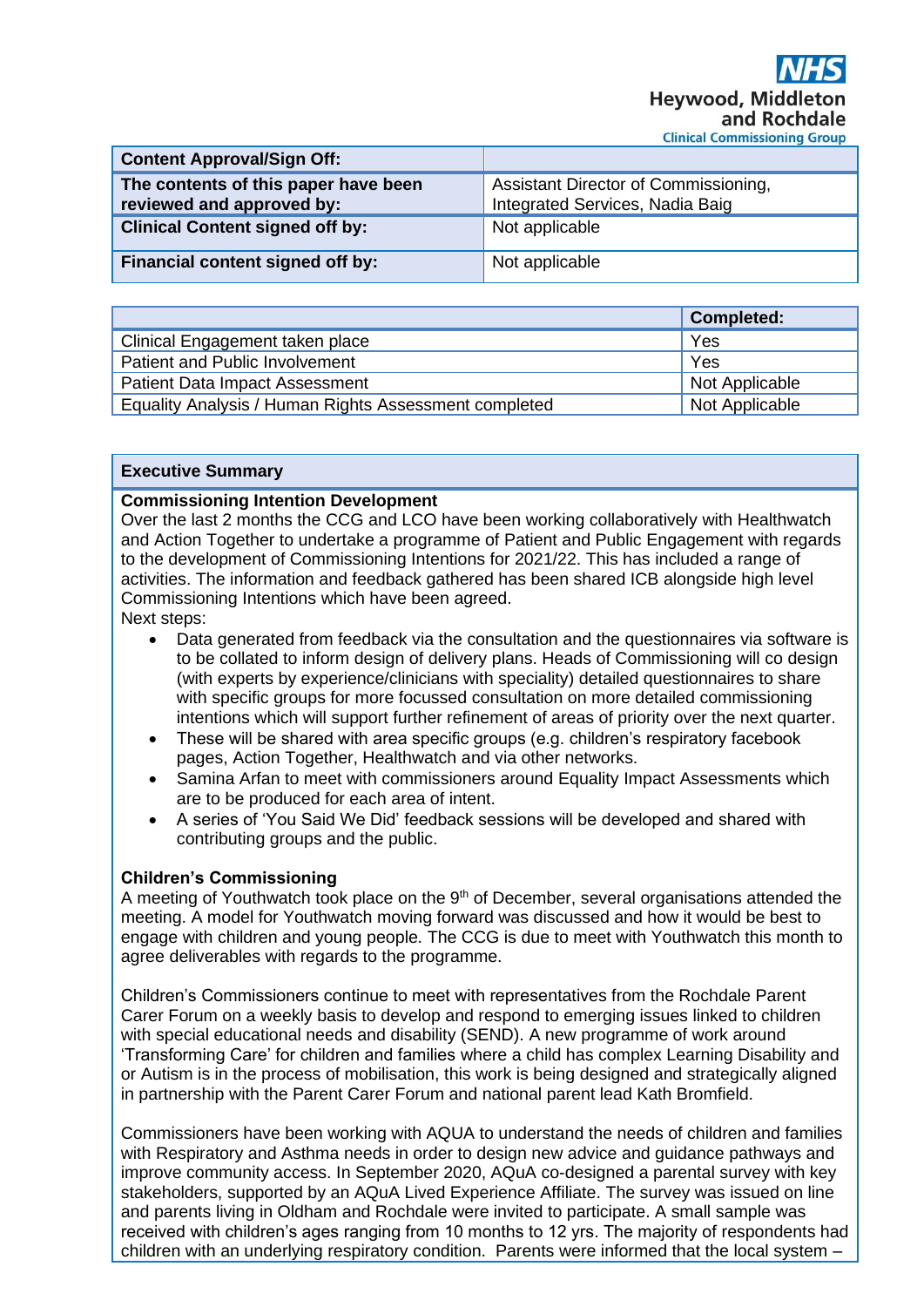**Heywood, Middle** and Rochdale **Clinical Commissioning Group** 

including Paediatricians, local GPs and Children's Community Nursing Teams - were looking at ways to improve access to paediatric respiratory care across Oldham and Rochdale – in particular how to minimise their hospital visits for respiratory care. The aim is to ensure they receive the best quality care at the right time, in the right setting by the right people. Parental 'anxiety' and 'stress' were words that appeared often in the survey Key themes were:

- Sources of information
- GPs, primary care nurses, CCNTs and paediatricians were all referenced as a source of help, guidance and onward referral
- There is no standardised information of where to go for help. Some parents had a list of possible contacts - others unaware of any source of help

Parent reported that they would like to see:

- Timely access
- Families would prefer to avoid a hospital admission. To do this they would need confidence in alternative timely access to staff with skills and knowledge (either in the community or hospital – the geographical location was not indicated as important)
- Face to face was preferred option and video was preferable to phone. The majority of respondents preferred their child to be seen to ease anxiety.
- They want a same day appointments
- Access to equipment at home to minimise distressing hospital visits to ED
- For children with diagnosed respiratory disease or other comorbidities would like the option of direct access to children's ward rather than ED. The current open access process didn't always work?
- Better information
- If child has a diagnosed respiratory condition, parents felt they would benefit from a 'lead person' or 'key worker' role to build a rapport and confidence to ease anxiety
- Having a detailed plan and clear guidelines of when to seek help and who to contact both in and out of hours.

Knowledge and skills

- Wanted to improve parental knowledge of what's 'normal' and what requires escalation
- Wanted improved paediatric specialist knowledge for pre-term infants
- Greater seamless integration of care across hospital, GP and community. The right people having the right skills and knowledge – or timely

Supported

• Majority of respondents felt supported by professionals – but it didn't always ease the anxiety. Sometimes there were delays in professionals accessing specialist information which took time and increased parental anxiety

Same day appointments

- Respondents had experienced both virtual and face to face same day appointments. The majority preferred face to face but would like to avoid ED if possible.
- Often ED was the default for same day access

The detail of the consultation has been shared with the Urgent Care Board and a programme of work is to be implemented in 21/22. A Communications and Information group has been established and met once – action plan agreed. A task and finish group to agree Advice and Guidance pathways will be established over the next quarter. There will be a programme of work to support improvement in respiratory in 21/22. The Paediatric Nurse Practitioners has been redesigned to support changes in 111/CAS pathways to allow for swift flow through to support via 111 and an Urgent Care by Appointment process has been agreed to redirect parents to care in the community. This programme of work will continue for the next financial year.

# **Children's Mental Health**

A was made request at PPEC for an update on decision making around the relocation of #Thrive to Heywood estates, rather than the Rochdale base. Further information on this process and associated consultation is as below.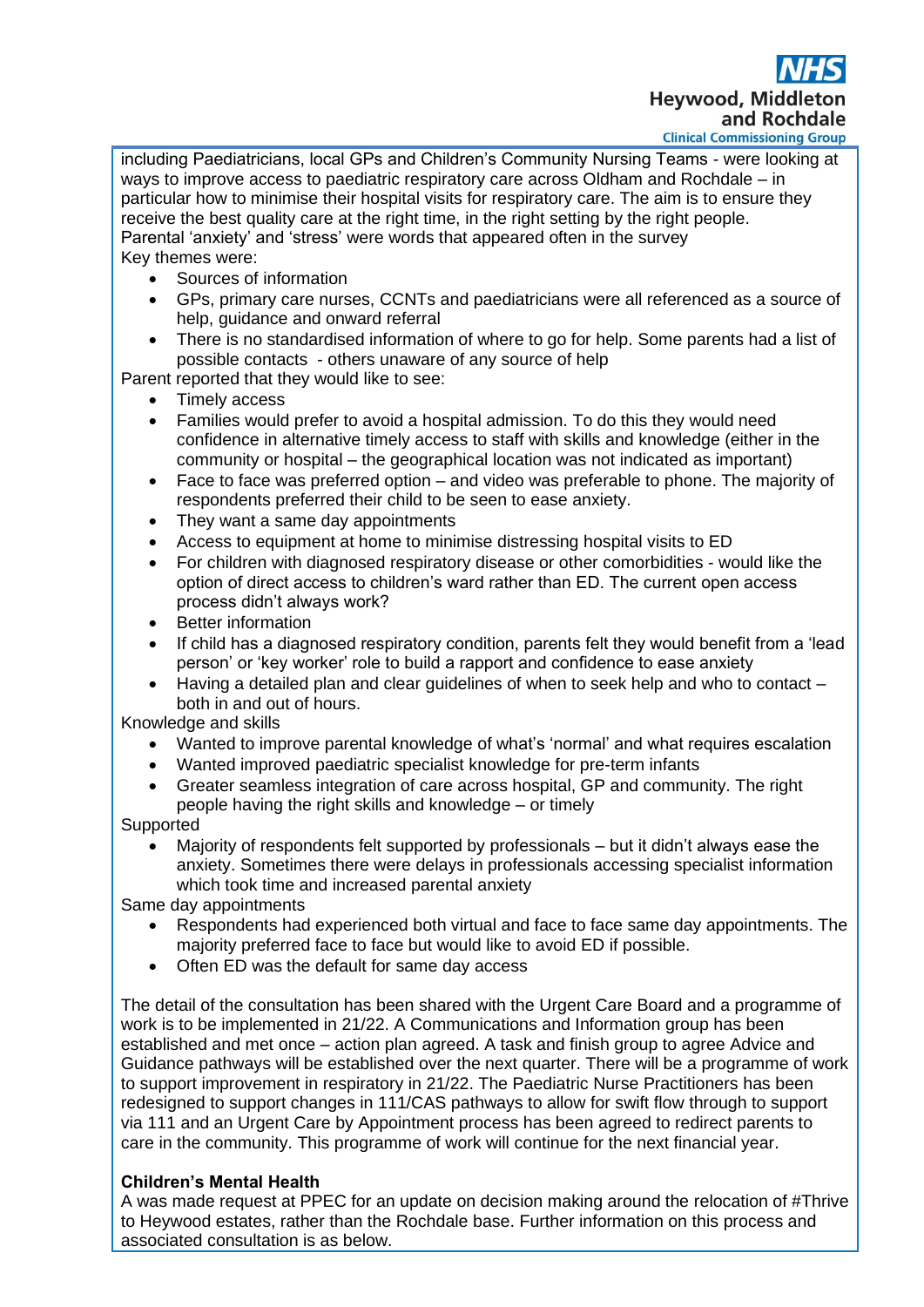# *What engagement has taken place before and post move?*

The service were aware that a town centre location had previously been chosen for accessibility; however, feedback and none engagement from people living in Middleton in particular, highlighted that they did not wish to come into Rochdale for a service.

Given that the proposed move would not be centrally located in Rochdale, a survey of young people attending the service over a two-week period was undertaken. The young people were asked about methods of transport and the majority of young people were brought to the service by private car and didn't see accessing the service elsewhere in the borough as an issue.

The service has always and continues to offer interventions and assessments in alternative environments across the borough, these have lessened at present due to the COVID-19 restrictions; however, interventions continue be offered in schools where they allow visitors, a number of the Surestart centres, young people's family homes and Birch Hill.

Current and past service users were informed of the move as follows:

The pending move was communicated via posters in the building at Drake Street prior to the move.

- A flyer was sent to all partner agencies and uploaded onto the Local Offer.
- The closure of the building was communicated on the Facebook page.

• All new young people to the service have been advised of the changes and are encouraged to keep an eye on the service Facebook page and Instagram, where updates are shared.

• All young people on waiting lists were contacted by phone, text and letter to advise of the arrangements during COVID-19.

## *What actions resulted from the engagement*

Due to time constraints of needing to identify and move the service, the amount of consultation that could take place was limited; however as previously mentioned the young people and families attending the service during the 2 week consultation period indicated that a move to another locality in the borough was not significant.

Since moving estates, the service is participating with children and young people around the interior design of the service and young people have recently chosen the colour and names of some of the rooms, following a survey using the service's Facebook site and Instagram. It is the service's intention that young people will be instrumental in the design and planning of the rooms to ensure that the new estates continue to deliver the vision of a service environment designed by young people, for young people that is welcoming, young person friendly, comfortable and non-stigmatising.

The service will continue to consult and review if there are any barriers to access due to the relocation of the premises.

## *How has the service been running during Covid*

The service has not paused throughout the pandemic and the new #Thrive estates, being significantly larger than the previous estates enables children and young people to access face to face appointments, where required, in a safe environment which is compliant with COVID-19 guidelines.

Face to face sessions resumed in June 2020 for therapeutic interventions. Groups and face to face drop-ins recommenced in September 2020.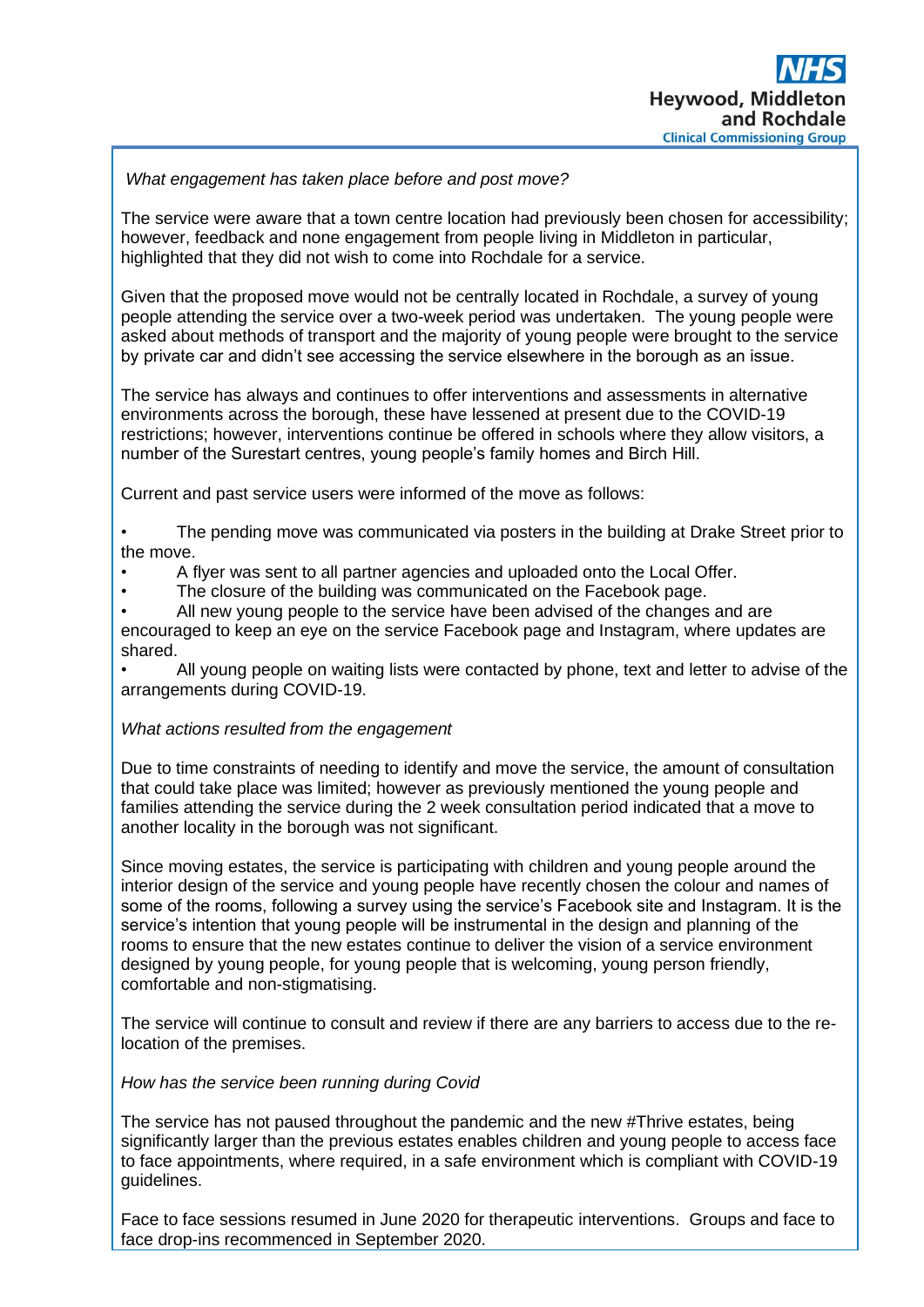Service users attending #Thrive are asked at Drop-in (Drop-ins are currently being run as booked appointments via telephone, to ensure that the service is compliant with the government's social distancing guidance) how they want to access the service and are given a choice of telephone, video or face to face.

The service is experiencing some issues with waiting times for some of its pathways and commissioners have been working with the service to resolve these so that CYP are waiting within a reasonable timeframe. An improvement trajectory has been agreed and additional capacity has been commissioned in the short term to bring the waiting times down. Longer term, it is planned to undertake a capacity and demand review, as well as looking at the whole CYP mental health system support to ensure it is fully integrated to meet the needs of our CYP and families.

# **Planned Care**

The national clinical validation (of all waiting lists) submission has been made in line with the deadline of 31st December. As part of the clinical validation exercise the trust is currently undertaking a review of every patient with is a regular ongoing process. At this stage all patients waiting over 26 weeks on the waiting have been contacted to ascertain if they wish to remain listed, this is supported by DrDoctor Dashboard which builds these reviews into MDT and provides opportunities for patients to discuss their treatment with a consultant. To date there has been a very high response rate from patients.

Work continues with independent sector to support on the waiting list, we are currently mapping all independent and community providers across each of the planned care specialities*.*

## *Diagnostics / Cancer*

We now have 2 x additional colorectal navigators to support in the increase in the FIT capacity this will aid in faster diagnosis and treatment. There is work being carried out to see which GP surgeries are using FIT.

Additional mobile endoscopy unit is now situated at Fairfield which will see HMR patients, the pathway is now open to support clearing of the waiting list for this particular diagnostic. Local communications are ongoing in line with the national campaign specifically around lung cancer, it is expected that the previous national campaign will be reintroduced for lung cancer. RHI continues to operate as a surgical and cancer treatment hub throughout Covid, this has seen approx 1300 patients treated. We are continuing to work with our providers around the ongoing provision from RHI in support of the cancer wait times. This is still working well and we are continuing to use and expand capacity where possible.

# **Colposcopy**

In 2017 it was identified following a QA and CQC visit to the colposcopy unit at Rochdale Infirmary that the area for women was not exclusive and not accessible for patients with mobility requirements. A report was produced in October 2019 (attached) for CPAP, which highlighted that there were 3 options for the service. It was agreed that services would be moved from Rochdale to Oldham and Bury. In January 2020 this was picked up by the cancer screening team, Macmillan GP and cancer commissioner, with the involvement of the HMR patient engagement and comms team.

In March 2020, all patients were then sent to Oldham and Bury as Rochdale was declared a green site and all relevant services were moved. Patient satisfaction was carried out and patients were happy with the services they received at Oldham and Bury.

A task and finish group was set up, looking at the DNA rates, which were quite low and not any higher than at Rochdale Infirmary. The services offered at Oldham and Bury are better for patient accessibility and hoists are available if required, this was not available at Rochdale. As patients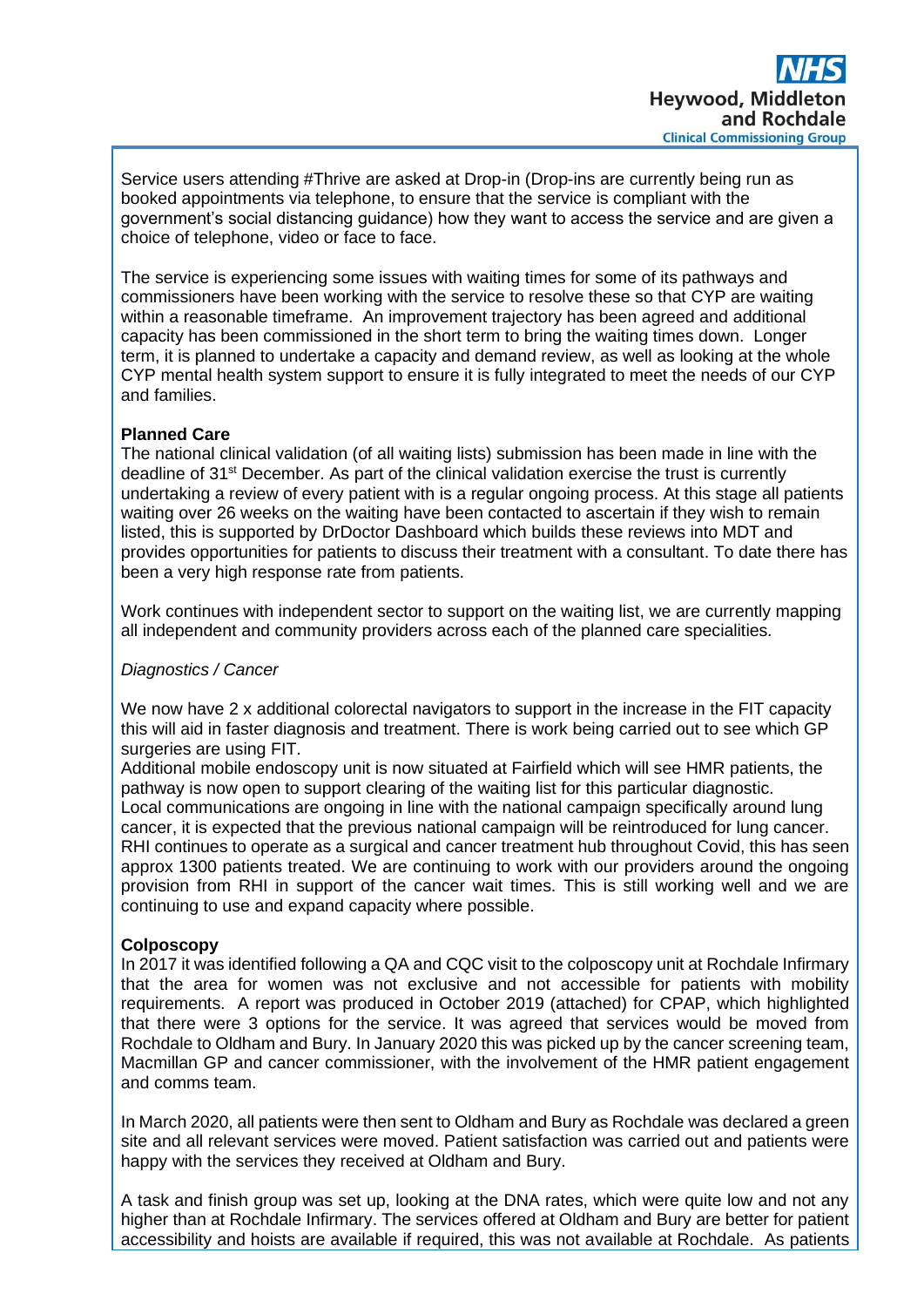

were already attending Oldham and Bury and there was no timescale if services were to return to Rochdale, a decision was taken to move the services permanently to Rochdale and Oldham. The working group consisted of cancer screening, Pennine Trust, Healthwatch, patient engagement and commissioning. The below report shares further information on this.

Coloscopy Move Comms

As a result clinics will now be delivered at Oldham and Bury which will result in women being offered a high quality colposcopy service in good facilities. The attendance rates would likely be similar to those currently seen at Rochdale. We will continue to monitor DNA rates across for Rochdale residents, across the sites. It is anticipated that diverting patients from Rochdale infirmary to Bury and Oldham's purpose built colposcopy clinics will lead to improved patient experience and not result in a substantial increase in non-attendance.

#### **Mental Health Adults**

Nothing additional to report

**Primary Care** Nothing additional to report

**Urgent and Emergency Care**  Nothing additional to report